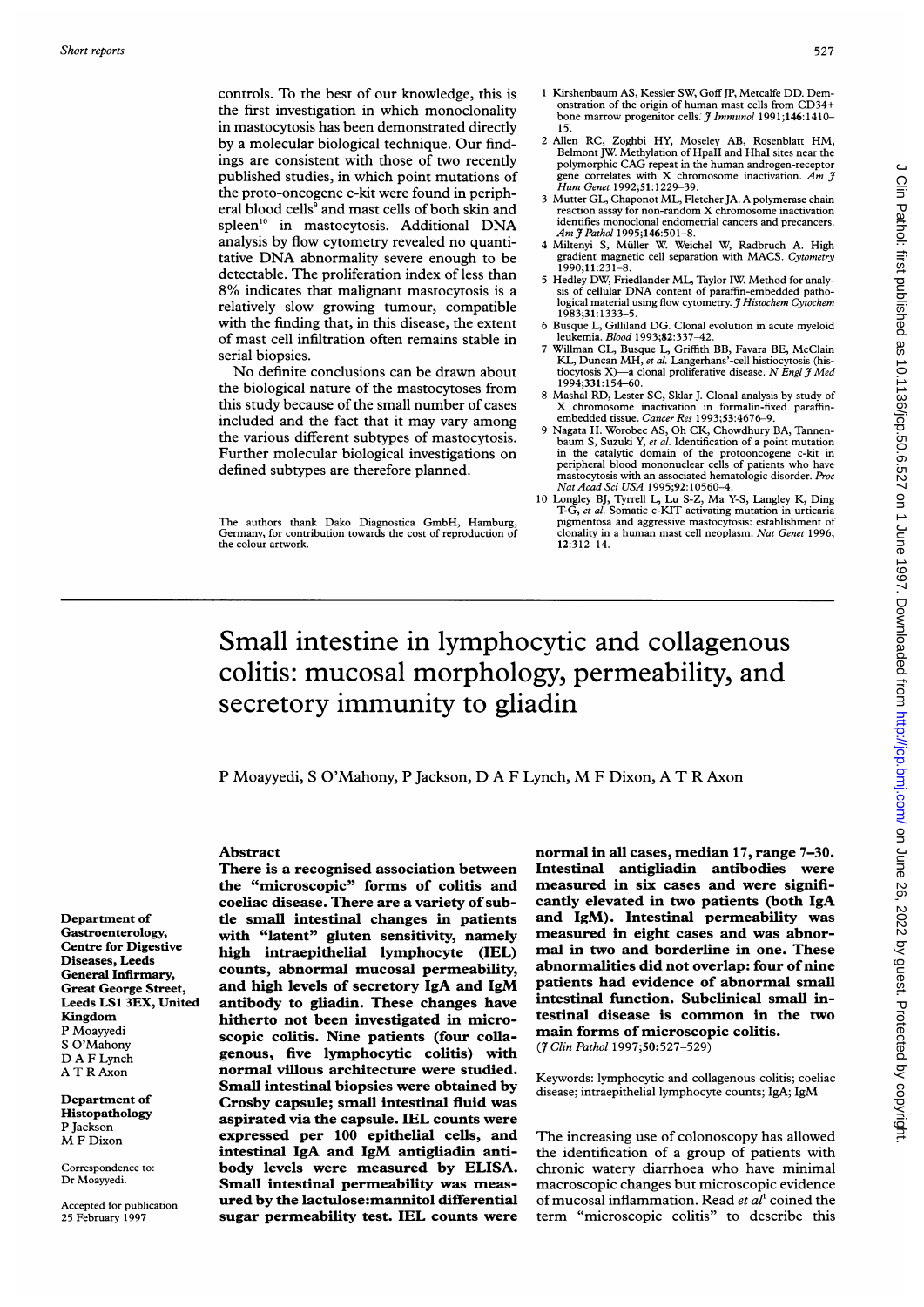Table <sup>1</sup> Summary of small bowel abnormalities in patients with lymphocytic and collagenous colitis

| Diagnosis   | Age | Sex | Antigliadin<br>IgA (normal<br>$OD \leq 15$ | Antigliadin<br>IgM (normal<br>$OD \leq 15$ | L:M ratio<br>(normal<br>$<0.07$ ) | IELs (normal<br>10-40 IEL/100<br>epithelial cells) |
|-------------|-----|-----|--------------------------------------------|--------------------------------------------|-----------------------------------|----------------------------------------------------|
| Lymphocytic | 61  | F   | 16.0                                       | 20.2                                       | ND                                | 17                                                 |
| Lymphocytic | 36  | F   | 1.0                                        | 5.3                                        | 0.07                              | 19                                                 |
| Lymphocytic | 65  | м   | ND                                         | ND                                         | 0.03                              | 7                                                  |
| Lymphocytic | 55  | F   | ND                                         | ND                                         | 0.16                              | 14                                                 |
| Lymphocytic | 22  | F   | 0.5                                        | 13.5                                       | 0.01                              | 15                                                 |
| Collagenous | 48  | F   | ND                                         | ND                                         | 0.02                              | 28                                                 |
| Collagenous | 76  | м   | 18.4                                       | 53.0                                       | 0.03                              | 20                                                 |
| Collagenous | 52  | F   | ND                                         | ND                                         | 0.01                              | 30                                                 |
| Collagenous | 49  | F   | 4.0                                        | 11.4                                       | 0.15                              | 11                                                 |

Abnormal values in bold.

OD, optical density; IEL, intraepithelial lymphocytes; ND, not done; L:M, lactulose:mannitol.

clinical syndrome; subsequent studies have suggested that most of these cases could be further subdivided into two distinct histological conditions, "lymphocytic colitis" and "collagenous colitis".<sup>2</sup> There remain, however, some cases in which there is no intraepithelial lymphocytosis and no increase in subepithelial collagen to whom the unqualified term "microscopic colitis" is still applied. Whether these cases represent a further distinct entity or are simply a stage in the evolution of lymphocytic or collagenous colitis remains a moot point.

The aetiology of these conditions is unknown but there are case reports of an association between both lymphocytic and collagenous colitis and coeliac disease.3 Classically, coeliac disease is characterised by subtotal villous atrophy but we now recognise that there are more subtle manifestations of gluten sensitivity in patients with normal villous architecture.<sup>4</sup> These include increased jejunal intraepithelial lymphocytes  $(IEL),$ <sup>4</sup> high concentrations of mucosal antigliadin IgM and IgA antibody (coeliac intestinal antibody (CIA) pattern,56 or abnormal small bowel permeability.

Given the known association between coeliac disease and microscopic colitis we hypothesised that patients with normal small bowel villous architecture might have evidence of subclinical gluten sensitivity (CIA pattern) or subtle evidence of small intestinal dysfunction (abnormal permeability). We evaluated the IEL, mucosal antigliadin antibodies, and permeability of the jejunum in patients with microscopic colitis but normal villous architecture.

### **Methods**

Cases classified as "microscopic colitis" were identified by a computer review of the index of pathology diagnoses at the Leeds General Infirmary. Patients with coeliac disease were excluded. All patients complained of watery diarrhoea for at least six months and upper gastrointestinal endoscopy, small bowel meal, and colonoscopy were macroscopically normal. Multicolonic biopsies were obtained and patients were classified as having lymphocytic or collagenous colitis on histological criteria. All biopsies were fixed in 10% buffered formalin solution and haematoxylin and eosin stains of paraffin wax embedded sections were examined by a single experienced gastrointestinal pathologist (MFD). Patients with increased

colonic IEL counts of > 20 lymphocytes per 100 surface epithelial cells, surface epithelial damage, and normal crypt architecture were defined as having lymphocytic colitis.<sup>2</sup> Patients with thickening of the collagenous band beneath the basement membrane in addition to an increase in IEL were defined as having collagenous colitis.<sup>2</sup> Local research ethics committee approval was obtained.

Patients were invited to attend for a small bowel biopsy. This was performed by endoscopically placing a Crosby capsule in the distal duodenum. Small intestinal fluid was aspirated through the Crosby capsule tubing and <sup>a</sup> protease inhibitor was immediately added (100 mmol/l phehylmethylsulphonyl fluoride,  $20 \text{ ul/ml}$  of aspirate) before storage at  $-70^{\circ}$ C. The Crosby capsule was then fired, the distal duodenal mucosa was formalin fixed and examined by a consultant pathologist for morphological changes consistent with coeliac disease. Small bowel IEL counts were evaluated by a single observer with 10-40 IEL per 100 epithelial cells considered as the normal range.<sup>4</sup>

The concentration of IgA and IgM antibodies to gliadin, IgM antibodies to ovalbumin, and IgM antibodies to  $\beta$  lactoglobin were assayed by an enzyme linked immunosorbent assay (ELISA) on the small bowel aspirate. Serum from <sup>a</sup> patient with untreated coeliac disease was used as <sup>a</sup> reference standard. A positive antibody result was defined as an optical density reading  $> 15$  compared with the positive control.<sup>6</sup> Patients were defined as having <sup>a</sup> CIA pattern if anti-IgM to gliadin was positive plus at least two of anti-IgA to gliadin, anti-ovalbumin IgM, and anti- $\beta$  lactoglobin IgM.

A lactose:mannitol differential sugar permeability test was also performed. A solution of <sup>5</sup> <sup>g</sup> lactulose and <sup>2</sup> g mannitol dissolved in 100 ml of water was drunk after an overnight fast. Urine was collected over five hours and the two molecules were assayed. Results were expressed as a ratio (lactulose:mannitol) with  $\leq 0.07$  being considered normal.<sup>7</sup>

# Results

Nine patients (seven females) with a median age of 52 years (range 22-76) were recruited. None of the patients was taking non-steroidal anti-inflammatory drugs (NSAIDs). Five patients had collagenous colitis and four had lymphocytic colitis. Small bowel mucosa was obtained in all cases, sugar permeability was assessed in eight patients, and jejunal aspirate sufficient for analysis was obtained in five cases. IEL counts were normal in all cases with a median of 17 lymphocytes per 100 epithelial cells (range 7-30). The small bowel villous architecture and villous crypt ratio were all normal. Sugar permeability was abnormal in two and borderline in one patient. CIA pattern (elevated mucosal antigliadin IgA and IgM antibody, anti-ovabumin IgM, and anti- $\beta$ lactoglobulin IgM) was detected in two cases. Serum antigliadin and anti-endomysial antibodies were normal in all patients. These abnormalities did not overlap and were divided